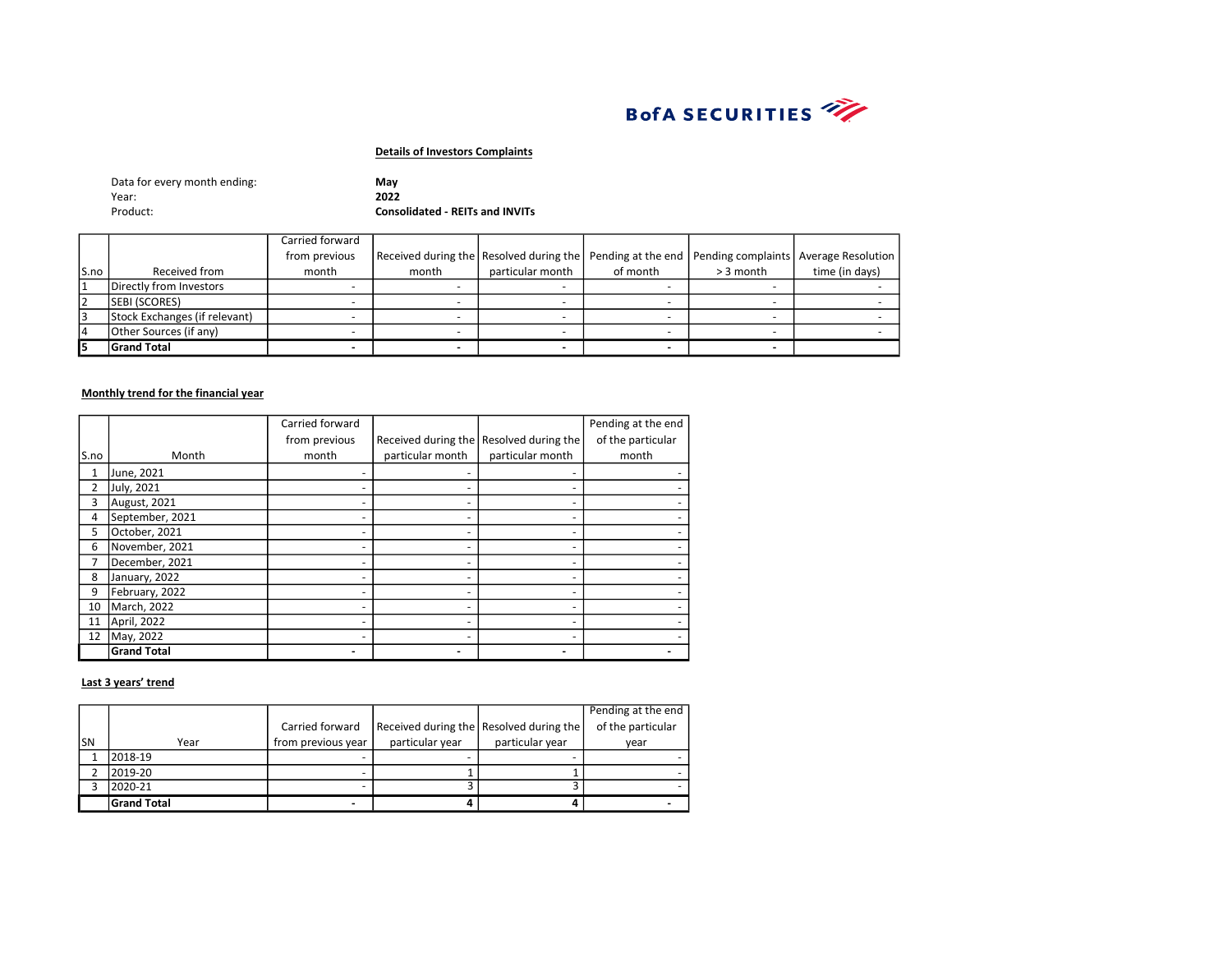

| Data for every month ending: | Mav                |
|------------------------------|--------------------|
| Year:                        | 2022               |
| Product:                     | <b>Public offe</b> |

er of units REITs

|       |                               | Carried forward |       |                                                                                                  |          |             |                |
|-------|-------------------------------|-----------------|-------|--------------------------------------------------------------------------------------------------|----------|-------------|----------------|
|       |                               | from previous   |       | Received during the Resolved during the Pending at the end Pending complaints Average Resolution |          |             |                |
| lS.no | Received from                 | month           | month | particular month                                                                                 | of month | $>$ 3 month | time (in days) |
|       | Directly from Investors       |                 |       |                                                                                                  |          |             |                |
|       | <b>SEBI (SCORES)</b>          |                 |       |                                                                                                  |          |             |                |
|       | Stock Exchanges (if relevant) |                 |       |                                                                                                  |          |             |                |
|       | Other Sources (if any)        |                 |       |                                                                                                  |          |             |                |
|       | <b>Grand Total</b>            |                 |       |                                                                                                  |          |             |                |

#### Monthly trend for the financial year

|      |                    | Carried forward |                  |                                         | Pending at the end |
|------|--------------------|-----------------|------------------|-----------------------------------------|--------------------|
|      |                    | from previous   |                  | Received during the Resolved during the | of the particular  |
| S.no | Month              | month           | particular month | particular month                        | month              |
|      | June, 2021         |                 |                  |                                         |                    |
|      | July, 2021         |                 |                  |                                         |                    |
| 3    | August, 2021       |                 |                  |                                         |                    |
| 4    | September, 2021    |                 |                  |                                         |                    |
| 5    | October, 2021      |                 |                  |                                         |                    |
| 6    | November, 2021     |                 |                  |                                         |                    |
|      | December, 2021     |                 |                  |                                         |                    |
| 8    | January, 2022      |                 |                  |                                         |                    |
| 9    | February, 2022     |                 |                  |                                         |                    |
| 10   | March, 2022        |                 |                  |                                         |                    |
| 11   | April, 2022        |                 |                  |                                         |                    |
| 12   | May, 2022          |                 |                  |                                         |                    |
|      | <b>Grand Total</b> |                 |                  |                                         |                    |

|     |                    |                    |                 |                                         | Pending at the end |
|-----|--------------------|--------------------|-----------------|-----------------------------------------|--------------------|
|     |                    | Carried forward    |                 | Received during the Resolved during the | of the particular  |
| lsn | Year               | from previous year | particular year | particular year                         | vear               |
|     | 2018-19            |                    |                 |                                         |                    |
|     | 2019-20            | -                  |                 |                                         |                    |
|     | 2020-21            |                    |                 |                                         |                    |
|     | <b>Grand Total</b> |                    |                 |                                         |                    |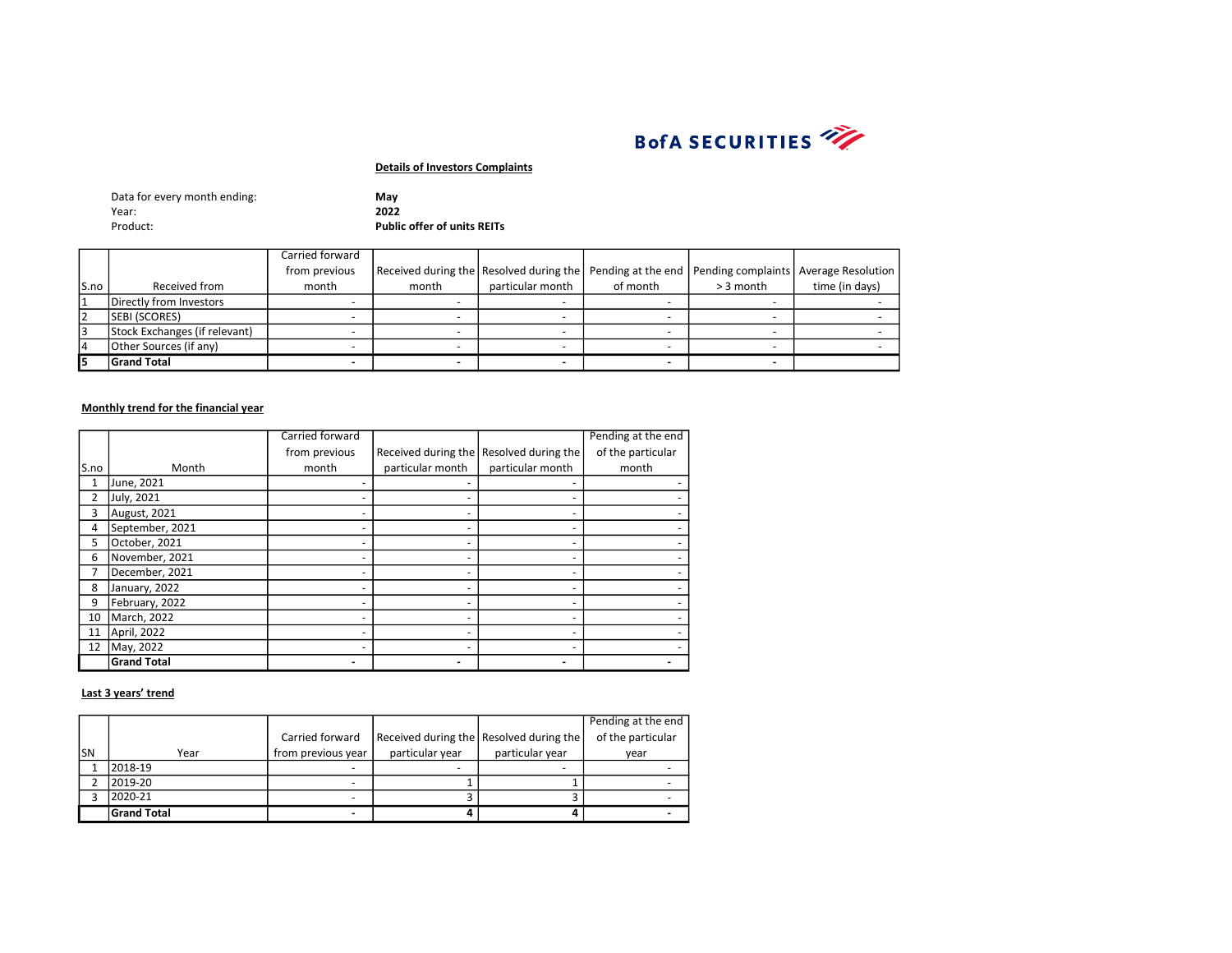

| Data for every month ending: | Mav                             |
|------------------------------|---------------------------------|
| Year:                        | 2022                            |
| Product:                     | Public offer of units by InvITs |

|       |                               | Carried forward |                                                                                                  |                  |          |             |                |
|-------|-------------------------------|-----------------|--------------------------------------------------------------------------------------------------|------------------|----------|-------------|----------------|
|       |                               | from previous   | Received during the Resolved during the Pending at the end Pending complaints Average Resolution |                  |          |             |                |
| lS.no | Received from                 | month           | month                                                                                            | particular month | of month | $> 3$ month | time (in days) |
|       | Directly from Investors       |                 |                                                                                                  |                  |          |             |                |
| l2    | <b>SEBI (SCORES)</b>          |                 |                                                                                                  |                  |          |             |                |
| l3    | Stock Exchanges (if relevant) |                 |                                                                                                  |                  |          |             |                |
| 14    | Other Sources (if any)        |                 |                                                                                                  |                  |          |             |                |
| l5    | <b>Grand Total</b>            |                 |                                                                                                  |                  |          |             |                |

#### Monthly trend for the financial year

|      |                    | Carried forward |                  |                                         | Pending at the end |
|------|--------------------|-----------------|------------------|-----------------------------------------|--------------------|
|      |                    | from previous   |                  | Received during the Resolved during the | of the particular  |
| S.no | Month              | month           | particular month | particular month                        | month              |
|      | June, 2021         |                 |                  |                                         |                    |
|      | July, 2021         |                 |                  |                                         |                    |
| 3    | August, 2021       |                 |                  |                                         |                    |
| 4    | September, 2021    |                 |                  |                                         |                    |
| 5    | October, 2021      |                 |                  |                                         |                    |
| 6    | November, 2021     |                 |                  |                                         |                    |
|      | December, 2021     |                 |                  |                                         |                    |
| 8    | January, 2022      |                 |                  |                                         |                    |
| 9    | February, 2022     |                 |                  |                                         |                    |
| 10   | March, 2022        |                 |                  |                                         |                    |
| 11   | April, 2022        |                 |                  |                                         |                    |
| 12   | May, 2022          |                 |                  |                                         |                    |
|      | <b>Grand Total</b> |                 |                  |                                         |                    |

|     |                    |                    |                 |                                         | Pending at the end |
|-----|--------------------|--------------------|-----------------|-----------------------------------------|--------------------|
|     |                    | Carried forward    |                 | Received during the Resolved during the | of the particular  |
| lsn | Year               | from previous year | particular year | particular year                         | vear               |
|     | 2018-19            |                    |                 |                                         |                    |
|     | 2019-20            |                    | -               |                                         |                    |
|     | 2020-21            |                    |                 |                                         |                    |
|     | <b>Grand Total</b> |                    |                 |                                         |                    |